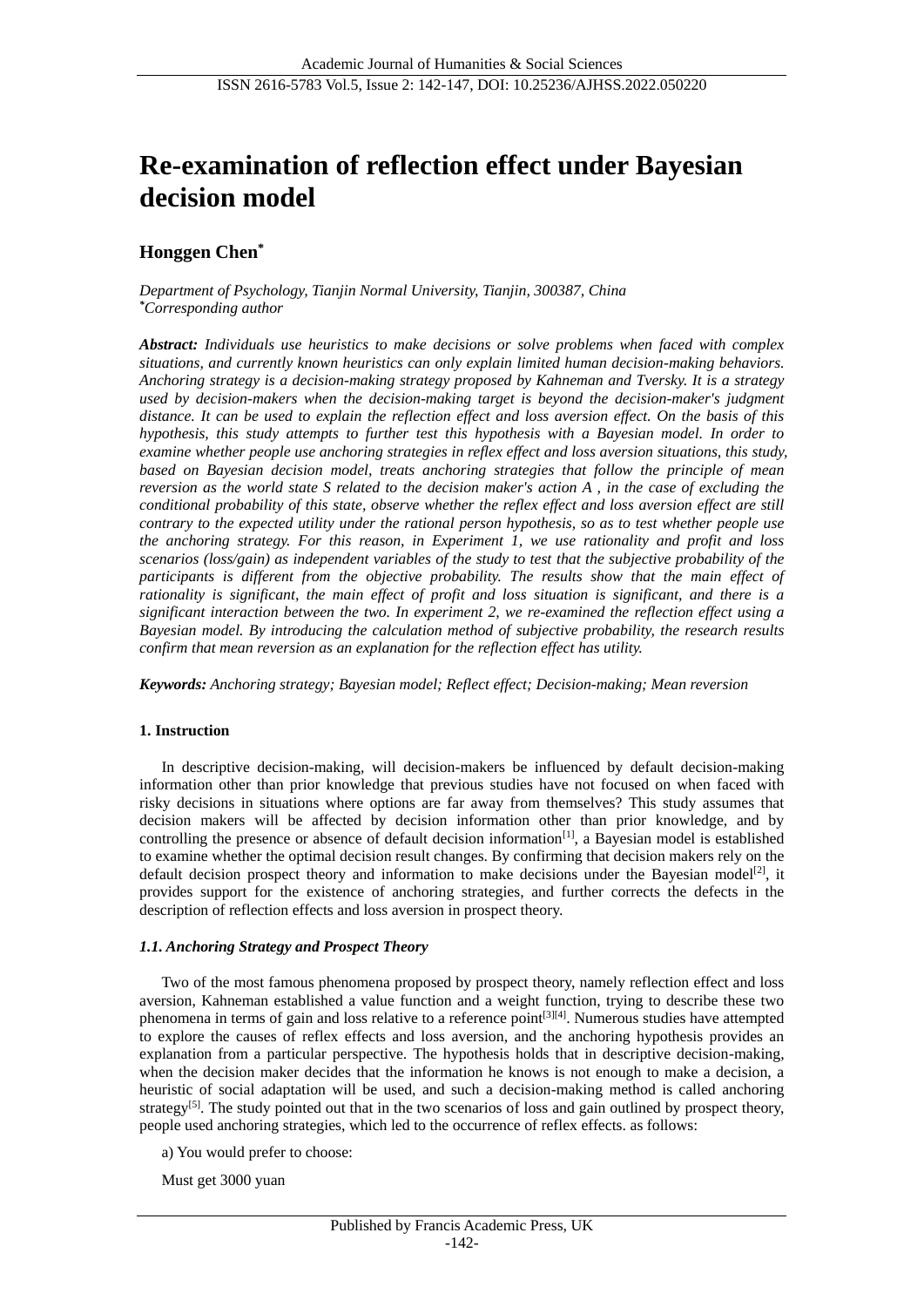80% chance to get 4000 yuan

b) You would prefer to choose:

3000 yuan must be lost

80% chance of losing 4,000 yuan

Gigerenzer believes that probability is not a form that can be smoothly understood by people in life, so it is not suitable for most people as a reliable clue [6].

When this cue is ambiguous, decision makers employ anchoring strategies. In the face of the above situation, decision makers will be based on the principle of mean reversion: that is, when changes beyond the subject's understanding occur, the subject will tend to falsify the propensity for such changes to occur<sup>[7]</sup>.

This study uses a Bayesian decision model to test the existence of mean reversion, and examines the influence of anchor effects on decision-making results by separating the descriptive information (prior probability) and anchor effect (posterior probability) in the traditional paradigm<sup>[8][9]</sup>. The experimental method is to add an experiment based on the classical paradigm, in which the subjects are guided to use the anchoring strategy, and report the probability of guessing, observe whether the subjective probability is significantly different from the described probability, and observe the selection risk in the decision result. Proportion of decision makers for options and safety options.

The research hypothesizes that the proportion of decision makers who choose the risky option and the safe option can be explained by the expected utility under subjective probability, that is, the expected utility of the safe option under the subjective probability is greater than the expected utility value of the risky option.

Study 1 assumes that the biased information P(B) of the anchor effect exists, that is, the probability P(A) in the descriptive information is significantly different from the subjective probability P(A|B).

Study 2 assumes that the expected utility values  $(E(P), E(Q))$  of risk options and safety options under subjective probability match the decision-making results of the subjects, that is,  $E(P) \leq E(Q)$ ,  $N(P)$  $< N(Q)$ .

#### **2. Method**

#### *2.1. Experiment 1: the effect of descriptive reasonableness on mean reversion*

#### *2.1.1. Purpose of experiment*

Test the hypothesis of mean reversion and explore how descriptive plausibility affects its effect size.

#### *2.1.2. Participants*

We recruit 100 college students from Tianjin Normal University, include 52 men and 48 women. They have normal or corrected-to-normal vision, are native Chinese speakers, and receive a small payment for participating in the experiment.

#### *2.1.3. Experimental design and procedure*

The experiment uses a self-made scale to answer the test online. The test adopts a 2X3 within-subject design, in which the situational factor 1 has two levels: loss and gain, and the situational factor 2 has three levels: very reasonable, a bit reasonable, and unreasonable.

The experiment requires the subjects to complete the test online. Each completed subject will test the validity of the corresponding numbered scale returned, and will be rewarded accordingly after passing the test to ensure the quality of the answers to the scale.

#### *2.1.4. Experimental materials*

The self-compiled scale "Confidence and Bias Scale for Descriptive Decision-Making" has a total of 20 items. In the pre-compiled scale, a small number of subjects are used to score the reasonableness of the descriptive information on five points. The three levels of "somewhat reasonable" and "unreasonable" contain 8, 7, and 5 items respectively, and their Cronbach's alpha value exceeds 0.8. Among the 20 items, 10 items are loss scenarios, and 10 items are gain scenarios. . At the same time, in order to balance the bias of choice, the scale contains 10 positive question items and 10 reverse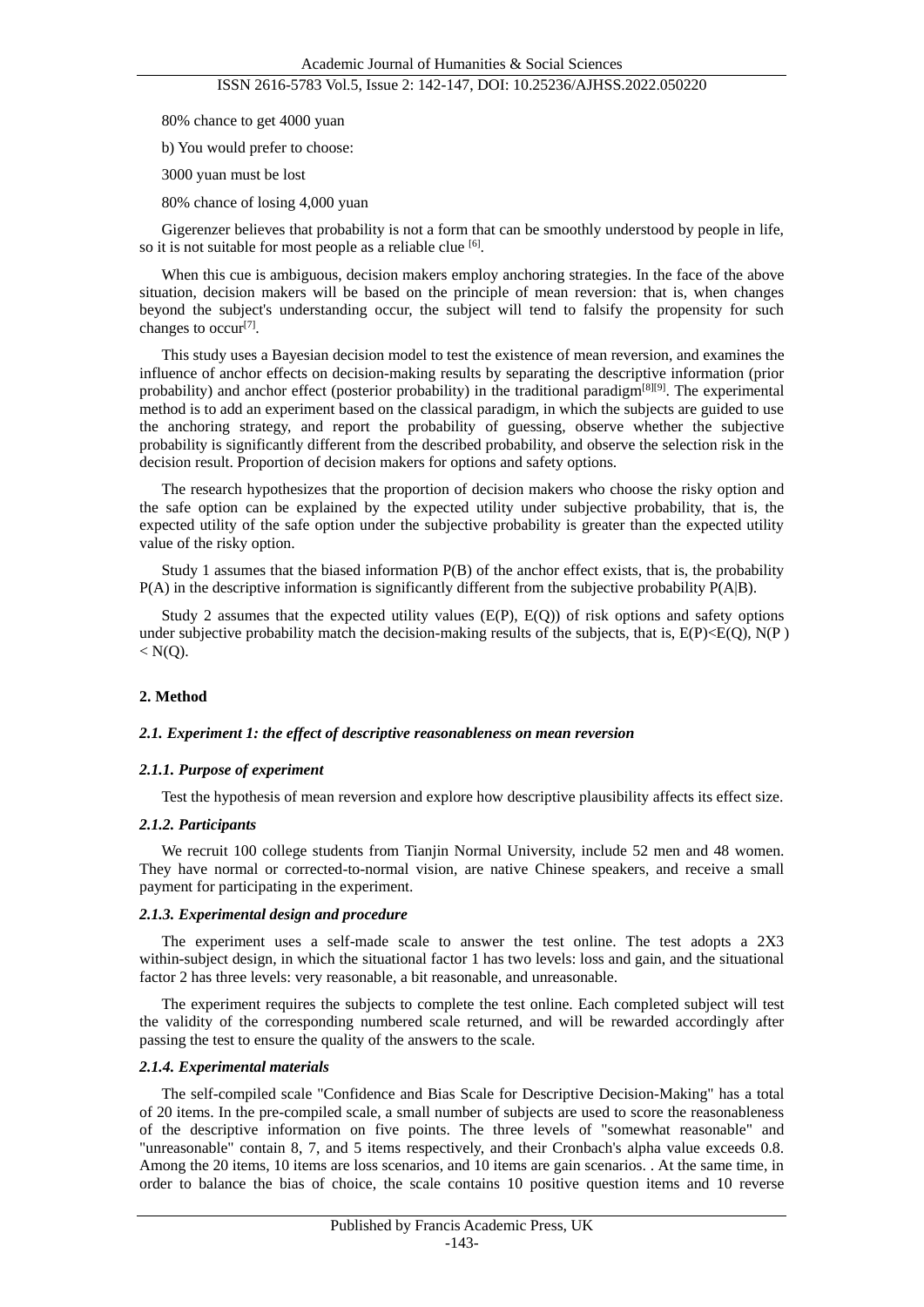question items.

Examples are as follows:

"When you are a guest at your neighbor's house, you break the blue-and-white porcelain of your neighbor's house, and you have a 50% probability of compensation for 4,100 yuan." You guess that the probability of your actual compensation is higher than 50%/equal to 50%/lower than 50%."

Experimental expectations:

First, we assume that the disbelief effect exists, that is, the degree of inconsistency between the guesses and the objective description probabilities exceeds the misselect rate. Second, the confidence we want to measure is biased confidence, that is, we expect that in the gain scenario X positive question and the loss scenario X positive question, the number of people who guessed the result "below 50%" was significantly higher than the guess The result is "above 50%"; and in the reverse question, the number of guessing results "above 50%" is significantly higher than that of guessing results "below 50%". With biased confidence, the calculated subjective probability is less than 50%.

#### *2.1.5. Experimental results*

In terms of overall selection, the degree of guessing "above" is significantly higher than the degree of guessing "below". Due to the pre-balancing, this bias cannot be reasonably explained here.

The result analysis shows that the main effect of rationality is significant  $F(2,5)=3.029$ , and the main effect of profit and loss is significant  $F(1,5)=8.633$ .

We can see from the table that if we combine forward questioning and reverse questioning (reverse questioning and reverse scoring), in a reasonable situation in the acquisition situation, the number of people who guess "above" is significantly more than "above" In the unreasonable situation in the obtained situation, the number of people who guessed below is significantly more than the number of "above", that is, there is a biased belief  $H>1$ . In all situations in the loss situation, the number of people who guessed "above" was significantly more than the number of people who guessed "below", that is, the biased belief  $H<1$ ; in the loss situation, the rationality effect was not significant.

In the case of introducing the covariate "questioning style" and ignoring the profit and loss, we can see that the interaction between the questioning style and the rationality is significant, that is, in the positive questioning, the subjects' biased belief H>1 under reasonable circumstances; unreasonable case  $H < 1$ . In the reverse question, although a reversal occurred, the confidence bias was not significant.



*Table 1: Guess results of gain and loss under different reasonableness in Experiment 1.*

*Figure 1: The effect of reasonableness and questioning style on confidence bias.*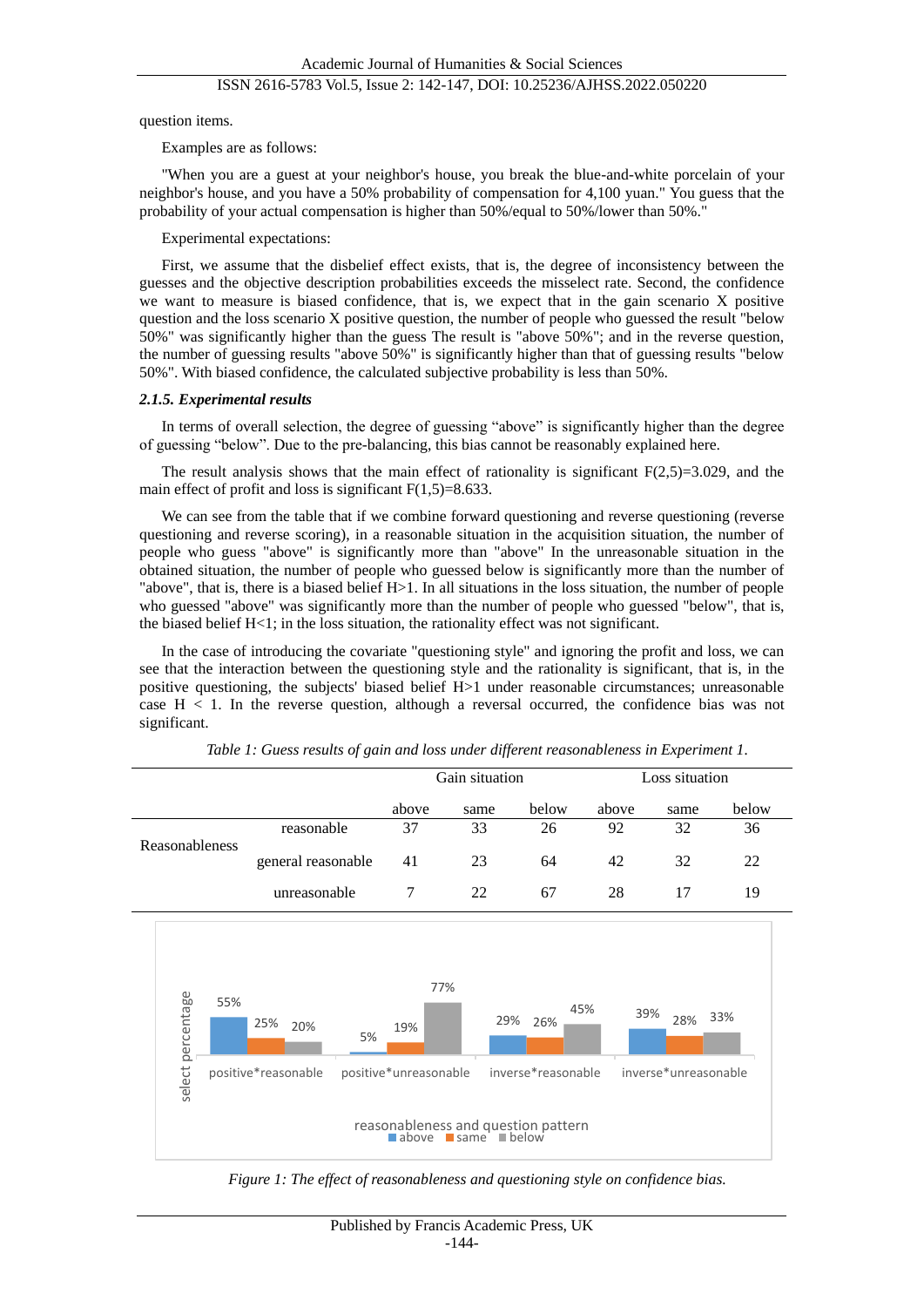#### *2.1.6. Discussion of Experiment 1*

This experiment uses biased trust to measure decision makers' selective trust in descriptive information. The experimental results support the hypothesis that unreasonable descriptive information will lead decision makers to believe that the subjective probability of an event occurrence is lower than the descriptive probability, that is, mean reversion occurs. Reasonable information does not lead to mean reversion.

In the gain situation, the experiment was as expected, but in the loss situation, the experimental results were not as expected, possibly because the question statement in the loss situation was not clear enough<sup>[10]</sup>.

#### *2.2. Experiment 2: Re-examination of reflection effect under subjective probability*

#### *2.2.1. Experimental purpose*

Test whether the reflection effect exists in the context of Chinese culture, and explore whether the reflection effect can be explained by the expected utility theory under the subjective probability.

#### *2.2.2. Participants*

The subjects were the same as in Experiment 1.

#### *2.2.3. Experimental design and procedure*

This experiment is the same as the classic paradigm of reflection effects, describing expectations and probability changes

"You prefer to choose:

Must get 2,000 yuan.

50% probability of getting 4,100 yuan, 50% probability of not getting it".

Participants were asked to make decisions through an online quiz.

#### *2.2.4. Experimental results*

Question 1:

A. Certainly get 2,000 yuan, B. 50% chance of getting 4,100 yuan, 50% chance of not getting

N=35 [71]\*\* [29]

Question 2:

C. A certain loss of 2,000 yuan, D. 50% chance of losing 4,100 yuan, 50% chance of not losing

N=35[41][59]\*

According to the chi-square test, the effect was significant in the gain context ( $\approx 61.70$ , p $<0.01$ ), and the effect in the loss context was also significant  $(^{2} = 9.21, p=0.03)$ .

According to the results of Experiment 1, for the biased belief in the unreasonable situation, H is 0.375 in the acquisition situation, that is, the probability of mean reversion is  $P(B)=1-0.375=0.625$ . According to the Bayesian formula, we can first find that when people face the acquisition situation in the unreasonable situation, the probability of the individual's estimated acquisition occurrence is 0.68\*0.5=0.34.

 $P(A|B)=0.311$ 

Therefore, the utility value of the risk option under subjective probability can be calculated E(Q)=P(A|B)\*4100=1275

It can be known that  $E(Q) \leq E(P)$ 

According to the results of experiment 2, in the acquisition context,  $N(P) > N(O)$ , which does not match the utility.

In the loss scenario, the biased belief H=1.141 in the unreasonable scenario,

 $P(C|D)=0.571$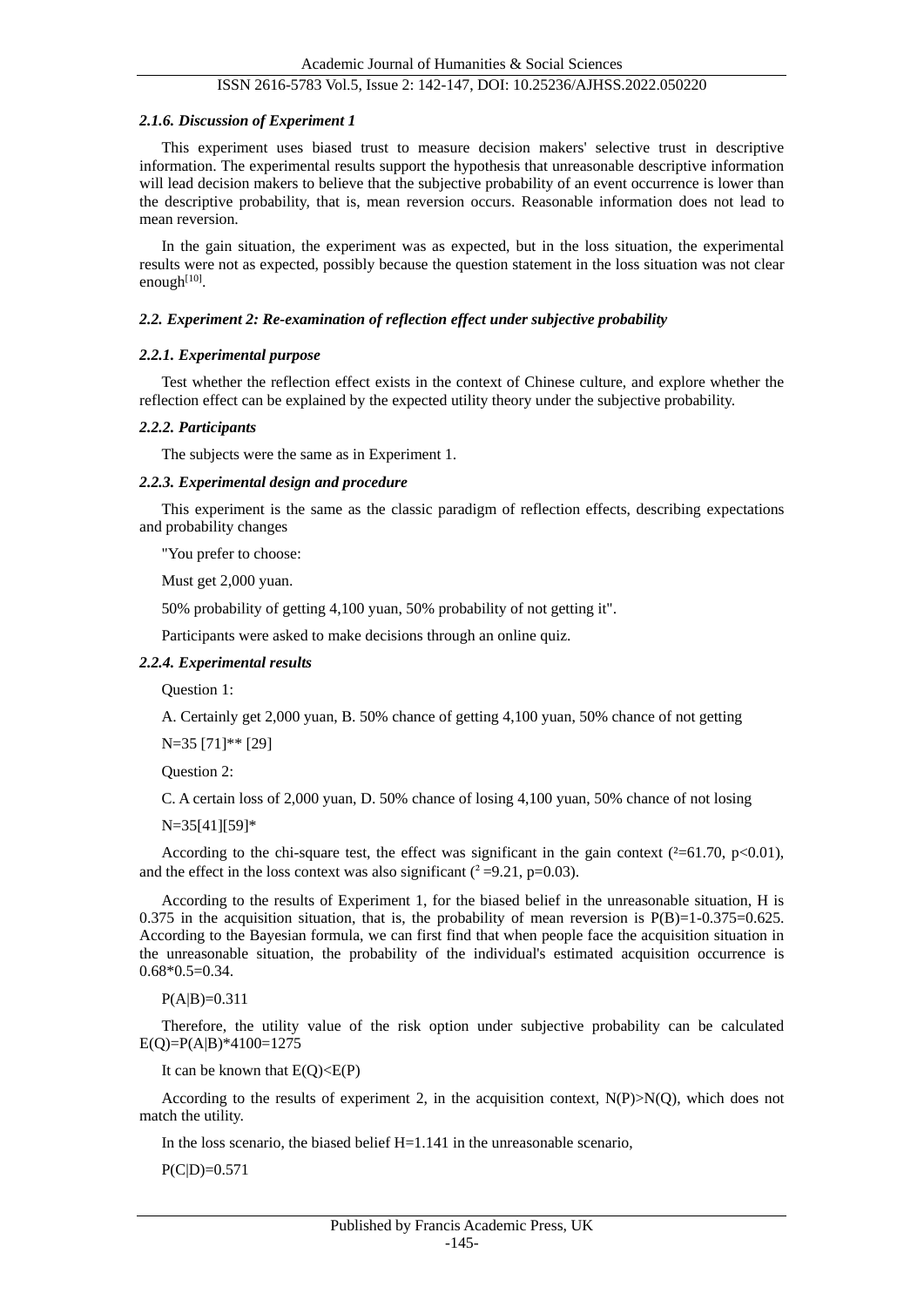Calculate the risk option utility in the loss scenario  $E(Q2)=P(C|D)*4100=2340$ 

That is,  $E(Q2) \leq E(P2)$ ,

According to the results of Experiment 2, in the loss scenario,  $N(P2) < N(Q2)$ , which matches the utility.

#### *2.2.5. 2Discussion of Experiment 2*

Experiment 2 is to confirm that people's risk decisions are in line with expected utility theory in the case of subjective probability decision-making. However, the experimental results support this theory only in the gain domain, with no results consistent with expected utility in the loss domain. And the reflection effect in experiment 2 is also not significant in the loss field. Combined with the fact that the main effect was not significant in the loss scenario in Experiment 1, it can be speculated that it is possible that under a 50% probability decision, the reflex effect itself is not significant - which is also consistent with the results of earlier studies.

The effects that emerge in the gain context suggest that mean-reversion models can provide an explanation for the phenomenon of reflex effects that differs from "people tend to overestimate certain options in the face of gains and underestimate options in the face of losses.[5]" Certain options." The study demonstrated that this tendency is actually caused by the inconsistency of subjective and objective probabilities.

#### **3. General discussion**

By establishing a Bayesian model, this study confirms that in the acquisition context, people do not believe in the probability in the descriptive information in the descriptive decision-making process with insufficient description, but deviate from the rules of the game, and establish a subjective probability through adaptability. , to make a decision - using mean-reversion anchoring strategies. This is different from the explanation of the same phenomenon by prospect theory, which emphasizes that individuals give probabilities different weights, while this hypothesis takes into account the difference between the subjective and objective probabilities of a problem. This study believes that people will not still follow the rules of the game under uncertain conditions, but will consider solutions outside the rules in such cases and use more comprehensive strategies to solve the problem. This also proves to a certain extent that the game system is not independent from the outside world, but is closely related to ecological rationality<sup>[11]</sup>. At the same time, this study also interprets the cognitive mechanism of mean reversion to a certain extent<sup>[12]</sup>. The anchoring strategy establishes a unique subjective probability model for descriptive decision-making, abandons the weighted model, and analyzes the reasons for the reflection effect and loss avoidance from the perspective of ecological rationality.

#### **4. Conclusions**

The value of this research lies in the use of subjective probabilities under the Bayesian model to explain abnormal phenomena in people's decision-making process. Viewing human decision-making behavior from this perspective will broaden our understanding of the diversity of thinking strategies that individuals use to solve problems. It is widely used in real life. Future research can focus on the application of anchoring strategies in real life, and further explore different forms of heuristic strategies.There is a need to conduct further research on the phenomenon of anchoring strategies in order to thoroughly investigate its diverse mechanisms, as well as complicated influencing factors, and take into account the potential effects of factors inclusive of individual differences, cognitive schemas, and text structure.

#### **References**

*[1] Chen Fan. (2013). A comparative study of risk decision-making under the descriptive and empirical paradigms. (Doctoral dissertation, Fudan University).*

*[2] Xiong Liwen. (2005). Bayesian Decision Theory and Inductive Logic. Journal of Beijing Normal University: Social Sciences Edition (02), 109-114.*

*[3] Zhang Changwen, & Xu Guo. (2003). Economic Thinking of Expected Utility Theory. Journal of Shandong Normal University: Natural Science Edition, 018(001), 102-103.*

*[4] Li Haijun, Xu Fuming, Xiang Peng, Kong Shixiao, & Meng Zhenzhen. (2013). Dependence Based*